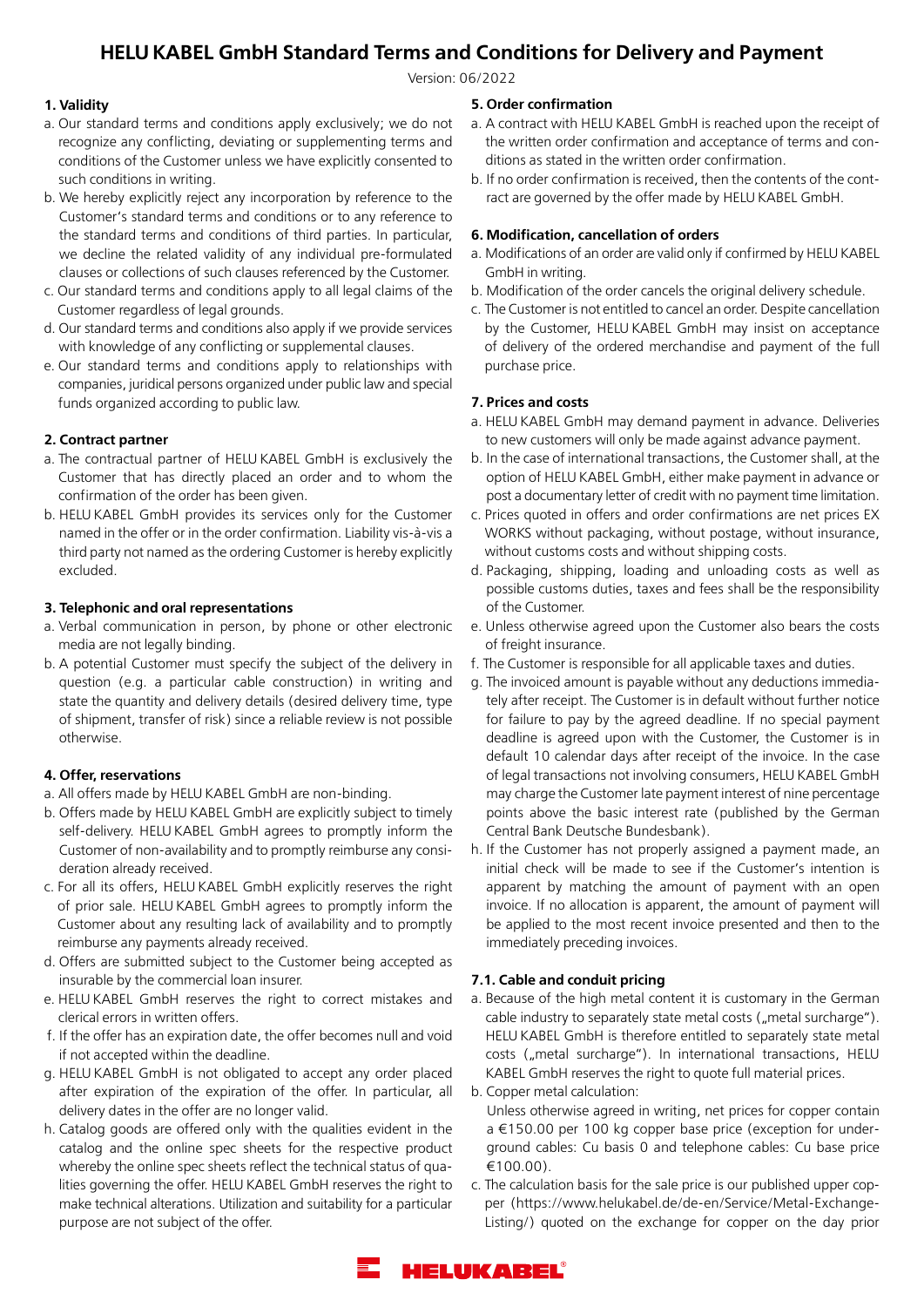the day the order is received. The sale price is increased or reduced by the difference between the copper base price and the DEL quote. The copper number is multiplied by the copper difference. If not otherwise stated, the copper number applies per 1000 m.

d. Other metal surcharges (e.g. aluminum, nickel, lead) are handled equivalent to the copper calculation. The base price is the value stated in our offers. All metal surcharges are excluded from prompt payment and other discounts.

## **7.2. Accessory pricing**

a. Metal calculation for brass:

 Metal surcharges contain a brass base cost of €150.00 per 100 kg of brass. The computational basis for the sale price is the price quoted on the exchange (exchange quotation for MS 58. Processing stage 1) on the day after receipt of the order plus purchase costs. The sale price is increased or reduced by the difference between the brass base cost and brass quotation by allowing a 5% brass surcharge or discount, respectively, for every full €13 per 100 kg. Such surcharges are always quoted on a purely net basis.

- b. Metal calculation for copper: equivalent to cable and conduits (see above).
- c. Metal calcultaion for copper lugs: the prices contain a copper base cost of €150 per 100 kg of copper. The computational basis for the sale price is the MK price for copper on the day before the day the order is drafted. The copper number is to be multiplied by the copper difference. If not otherwise stated the copper number is per 1000 pieces. All metal surcharges or discounts are always quoted on a purely net basis.
- d. Prices quoted assume acceptance of delivery of a complete packaging unit (VE). HELU KABEL GmbH reserves the right to impose a low quantity surcharge for smaller quantities or open packages.

## **7.3. Minimum order value, surcharge**

- a. We are not obligated to accept orders when the net price without metal surcharge is below €100.
- b. A surcharge of €10 for orders within Germany and €35 for exported orders on orders below the minimum order value apply.

## **7.4. Cable cutting service**

a. If HELU KABEL GmbH agrees to deliver lengths that deviate from normal lengths of those held in inventory, HELU KABEL GmbH is entitled to apply a per cut surcharge. This surcharge depends on the outside diameter of the cable and is calculated as follows: up to 25 mm EUR 15 up to 35 mm EUR 35

larger than 35 mm EUR 55

## **7.5. Freight and shipping costs**

- a. All deliveries exclude unloading.
- b. We deliver orders worth  $\epsilon$ 1000 or more (without metal surcharge, without value-added tax, without shipping costs) within Germany "Freight Allowed", **without unloading**, excluding packaging).
- c. We also ship freight collect **without unloading**. The following flat rates are charged for freight collect shipments in Germany: €15.00 for small packages up to 31.5 kg. Shipments by freight forwarder over and above 31.5 kg: €0.60 per kg. The Customer bears the cost of special routings.
- d. The Customer bears the cost of deliveries abroad which will be set forth in the respective offer.

## **7.6 Packaging costs**

a. HELU KABEL GmbH generally charges (in addition to the cable drums) a €10.00 packaging flat rate.

- b. Packaging material will either be invoiced or made available on a loan basis. Pallet cages and Euro pallets will be delivered on an exchange basis. Disposable drums will be invoiced and cannot be returned.
- c. HELU KABEL GmbH reserves the right to decide whether to ship using KTG or HELU drums.
- aa. KTG drums remain the property of KTG GmbH & Co KG Troisdorf and are subject exclusively to its fee system. See also: www.kabeltrommel.de
- bb. HELU drums will be supplied on a loaned basis. Drums 1.00 m ("Size 10") and larger are free for the first 12 months. We charge a lending fee for the 13th through the 18th month. If not made available for pickup (www.helukabel.de/kabeltrommel) by the end of the 18th month, the complete drum price will be invoiced. For further information see our information sheet entitled HELUKABEL Drum Management (Trommelmanagement) 1/2012 (www.helukabel.de/kabeltrommelinfos), that is a part of our standard terms and conditions.
- cc. HELU KABEL GmbH will pick up HELU drums that have been made available for pickup within Germany at no charge. HELU KABEL GmbH assumes the cost for return transport. In such case, HELU KA-BEL GmbH will decide on the freight forwarder and the pickup date. Customer assumes responsibility for loading. The originator bears any costs incurred due to return transport not done in accordance with instructions.
- d. HELU KABEL GmbH is entitled to invoice the drum price for deliveries outside of Germany. There will be no retrieval.

## **8. Quantities delivered**

- a. Delivery will be made as set forth in our order confirmation. Partial deliveries are expressly recognized as acceptable.
- b. We generally reserve the right to deliver 10% more or less than the ordered quantity. In case of Customer specific special cables, however, this can be  $+$  / -15% of the quantity ordered. Special cables are delivered in lengths that depend upon technical production conditions. Partial deliveries are permissible.

## **9. Returns, return costs**

- a. The Customer has no right to return goods that are delivered free of defects.
- b. If, in exceptional cases, HELU KABEL GmbH declares that it is prepared to accept the return of delivered items, the condition of the goods will be first determined. For this purpose, the Customer shall return the delivered goods to HELU KABEL GmbH at its own cost. After receipt, HELU KABEL GmbH will inspect the merchandise returned for quantity and condition.
- c. HELU KABEL GmbH will make an offer for accepting the return under consideration of age and condition.
- d. If the Customer accepts the return offer, HELU KABEL GmbH will either credit the Customer's account or execute the corresponding payment.
- e. If the Customer does not accept the return offer, it shall retrieve the merchandise offered to it at its own cost. If despite demand made to do so there has been no retrieval within one month, HELU KABEL GmbH is entitled to have the corresponding merchandise scrapped and charge the Customer.

## **10. Right to refuse performance, withhold payment, set-off**

- a. Customer's right to refuse performance (defense resulting from the failure to perform) is excluded if the Customer is required to pay in advance or present a letter of credit.
- b. Rights to withhold payment pursuant to § 273 of the German Civil Code (BGB) exist only for claims that are mature and completely valid a) either under the same order or, b) in so far as the order is deemed a continuation of contracts concluded earlier, to the

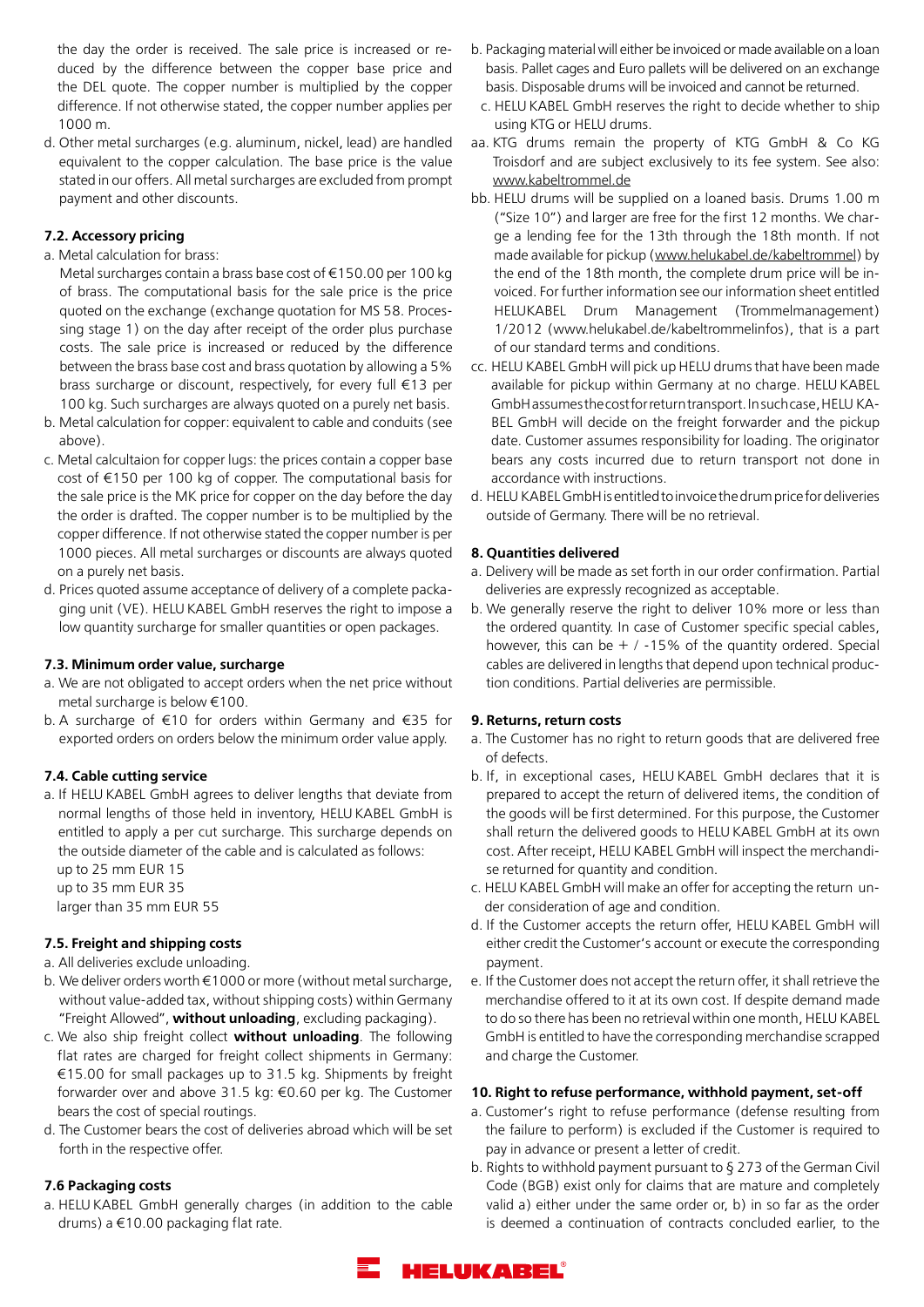extent these are undisputed or determined with legal finality.

- c. Set-off is permissible only with respect to claims that are undisputed or determined with legal finality.
- d. A claim that is in litigation ready for decision is the equivalent of an undisputed claim.

#### **11. Reservation of title, objection to resale, use and processing**

- a. HELU KABEL GmbH retains ownership of the merchandise delivered until full and unconditional payment of the invoiced amount for the respective item has been received.
- b. HELU KABEL GmbH hereby objects to resale, use and processing before full payment of the purchase price. This also applies in particular to the Customer's insolvency administrator.
- c. Action taken by the Customer that leads to the loss of HELU KABEL GmbH's ownership is grounds for a compensatory damage claim against the Customer. Besides the Customer, in the case of juridical persons, its legal representative will be personally liable for compensatory damages.
- d. The Customer agrees to promptly inform HELU KABEL GmbH of any judgment execution measures taken by third parties in the goods subject to ownership of the goods. In addition, the Customer shall inform third parties of the ownership of the goods.
- e. In the event of resale or lease of the goods subject to ownership, the Customer now does hereby assign to HELU KABEL GmbH as collateral its receivables claims accruing against its customers until its rights to purchase price have been fulfilled. HELU KABEL GmbH accepts these assignments of collateral.
- f. Where goods subject to ownership have been processed, modified or bound to another object, HELU KABEL GmbH shall acquire an immediate property interest in the newly manufactured object which shall subsequently be regarded as goods subject to ownership.
- g. If the value of the collateral in the form of receivables claims exceeds the purchase price claims of HELU KABEL GmbH by more than 20% then at the demand of the Customer HELU KABEL GmbH shall release the collateral commensurately.

## **12. Delivery schedule, delayed delivery**

- a. All delivery dates stated are approximate. Exceeding an approximate date shall lead neither to an immediate deadline for performance nor default of delivery.
- b. HELU KABEL GmbH may also make partial deliveries. HELU KABEL GmbH shall not be considered in default with respect to timely partial deliveries.
- c. A delivery deadline is deemed met upon timely delivery to the freight forwarder.
- d. The delivery will not be immediately due until a reasonable deadline has been set. The deadline must be set in writing.
- e. A warning notice shall not put HELU KABEL GmbH in default until it is given after the immediate due date of the delivery. The warning notice must be given in writing.
- f. If the delivery cannot be made because HELU KABEL GmbH itself has not been supplied, HELU KABEL GmbH may declare its withdrawal from the contract with respect to the affected merchandise. The Customer's claims are limited in such cases to the repayment of any payments made by the Customer. In cases of such failed self-delivery any further rights of the Customer are excluded.
- g. Where HELU KABEL GmbH is at fault, the Customer's claims due to default of delivery are limited to 0.5% of the net delivery value of the merchandise affected by the default of delivery per full calendar week not to exceed a total of 5% of the net delivery value of the items affected by the default of delivery. Customer shall have no further claims for damages or Customer's financial disadvantage due to default of delivery, in particular to downtimes, business interruption or lost profits. This exclusion shall not apply if HELU KA-

BEL GmbH caused the damage to the Customer intentionally or by negligence.

#### **13. Place of performance, transfer of risk**

- a. The place of performance is the registered office of HELU KABEL GmbH at 71282 Hemmingen, Germany.
- b. HELU KABEL GmbH has met its performance obligation when it has reported readiness to ship or has delivered to the freight forwarder.
- c. Unless the order confirmation provides otherwise, delivery EX WORKS is agreed upon.
- d. Unless otherwise agreed upon by the parties, the risk of accidental loss or accidental deterioration in the case of sales shipments passes to the Customer upon transfer to the freight forwarder.
- e. The Customer must undertake unloading at its own cost. If the Customer does not unload, it is in default of acceptance of delivery.

#### **14. Warranties**

## **14.1. Complaints of defect, warranty period**

- a. The merchandise delivered is free of defect if it meets the technical specifications as illustrated on the online spec sheet and in the catalog.
- b. HELU KABEL GmbH cannot determine and review suitability for a particular application or use nor the environmental conditions nor aftereffects on an electrical system. Neither suitability for particular use nor suitability for particular environmental conditions are subject of the contract.
- c. If HELU KABEL GmbH has made recommendations then such recommendations are conditioned upon the completeness and accuracy of the data supplied by the Customer and there were no special circumstances to consider.
- d. Following the delivery of the respective merchandise, the Customer must promptly inspect it and if a defect is apparent promptly submit a written complaint to HELU KABEL GmbH. The written complaint must contain the invoice number, article number, the quantity involved with every individual complaint individually listed In case of successive or partial deliveries each delivery must be inspected and protested individually.
- e. The responsibilty to make an immediate inspection extends in particular to the testing of the merchandise delivered for its functionality and conformity with the data provided on the online spec page and catalog.
- f. The responsibility to conduct an immediate inspection and complaint applies for every individual processing step. If the Customer fails to make immediate complaint at the respective processing stage, the merchandise delivered is deemed approved.
- g. HELU KABEL GmbH hereby contests all clauses according to which the responsibility to inspect falls on HELU KABEL GmbH. HELU KABEL GmbH's ability to inspect at the respective processing steps is factually impossible since HELU KABEL GmbH is not part of any further processing of the goods.
- h. If the Customer does not promptly submit a complaint of defect, the merchandise delivered is deemed accepted.
- i. Upon acceptance, all possible rights of the Customer to demand cure and compensatory damages regardless of the grounds are null and void.
- j. The warranty period is 12 months following the delivery of the respective merchandise.

## **14.2. Clarification of technical matters, Customer's duty to cooperate**

- a. The Customer must send HELU KABEL GmbH samples of the allegedly defective merchandise so that HELU KABEL GmbH can conduct a laboratory analysis.
- b. In addition, the Customer must grant HELU KABEL GmbH access

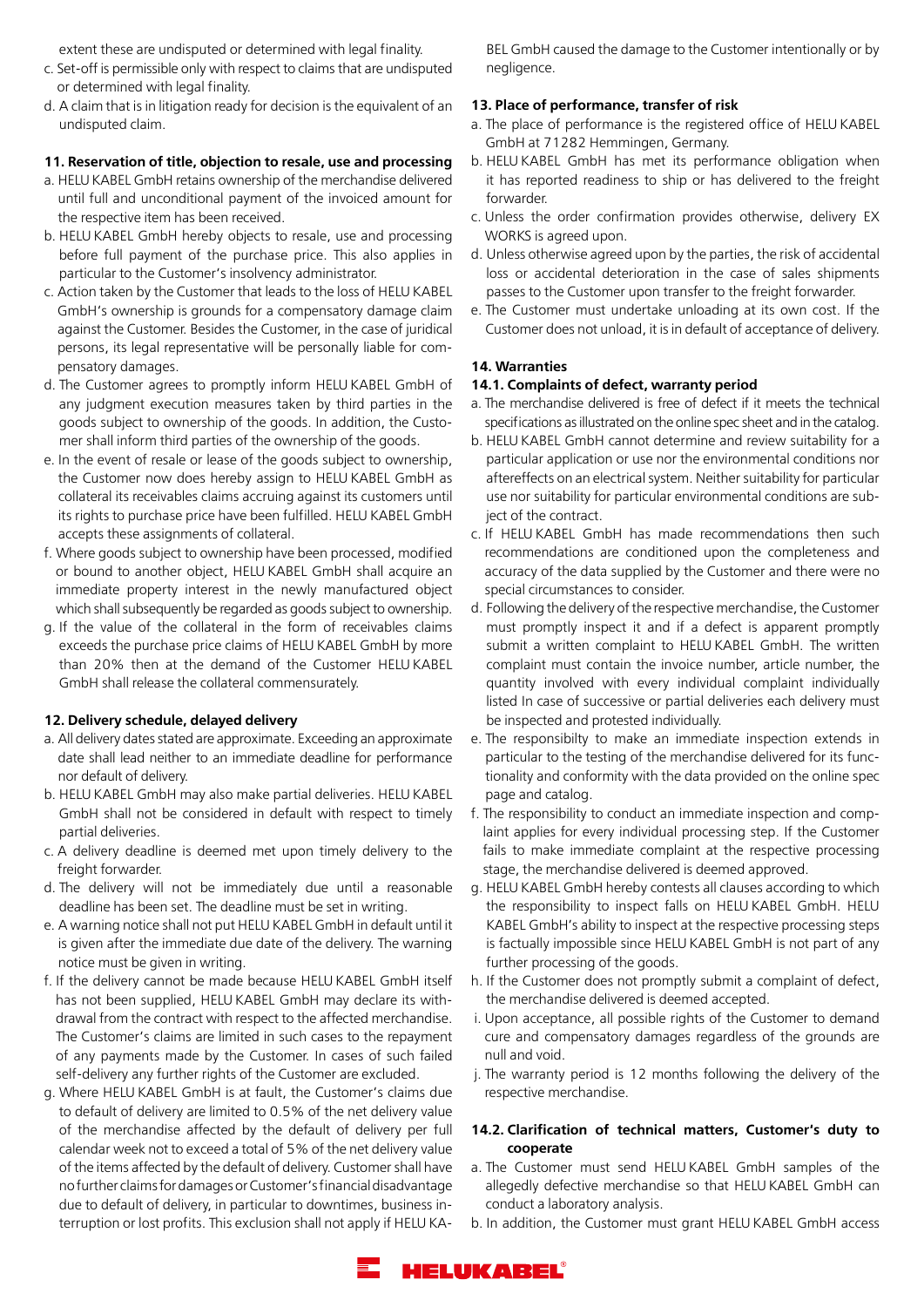to the assembly site so that HELU KABEL GmbH can inspect the environment and exposure of the merchandise delivered (heat, voltage, amperage, rectifiers, fuses, etc.).

 c. Unless HELU KABEL GmbH acknowledges the defect of the merchandise delivered, the warranty is null and void if the Customer breaches the aforementioned duties.

### **14.3. Expert arbitration agreement**

- a. If the parties cannot agree whether the item delivered is defective or not, the parties agree that the disputed facts will be decided with legally binding effect by an expert arbitrator pursuant to §317 et seq. of the BGB.
- b. The expert arbitrator must be a publicly appointed and certified expert.
- c. If the parties cannot agree on an expert arbitrator, each party may apply to the IHK/AHK to name an expert arbitrator. The expert arbitrator named by the IHK / AHK may be rejected only if the grounds for rejection correspond to the grounds for personal disqualification of a judge. The cost of arbitration are borne depending on who prevails.

## **14.4. Procedure, crediting, cure**

- a. Typically the Customer will need substitute goods even before clarifying whether the merchandise delivered is defective. For this reason it is customary in the cable industry to deliver substitute goods only against an invoice and not to grant a credit to until clarification of the facts and then only to the extent of the actual receipt of disassembled goods. This procedure derives from the fact that the overwhelming majority of the price is based on metal content, e.g. copper. HELU KABEL GmbH adheres to this general industrial custom and will deliver substitute goods only against an invoice.
- b. Typically, the Customer has an interest that the substitute goods are being delivered as quickly as possible. For this reason, HELU KA-BEL GmbH is entitled to arrange for other manufacturers to deliver equivalent merchandise as substitute goods that, technically speaking, are structurally identical.
- c. As soon as a technical inspection of the merchandise that is subject of complaint and its environment can be concluded, HELU KABEL GmbH will inform the Customer of the result of the testing.
- d. If HELU KABEL GmbH confirms that the complaint of defect is justified, HELU KABEL GmbH will credit the account to the extent of the return receipt of the defective merchandise.
- e. No credit can be given for defective merchandise that is not returned. This provision derives from the high value of the metal content (e.g. copper). In addition, failure to return the merchandise raises a rebuttable presumption that the merchandise delivered will still be used.

#### **14.5. Failure to cure, price reduction, withdrawal from the contract**

- a. The Customer is not entitled to a reduction in price or to withdraw from the contract until there has been a failure to cure.
- b. HELU KABEL GmbH will be granted at least two attempts to cure.
- c. If the Customer seeks a reduction in the purchase price it must demonstrate to what extent the utility of the merchandise delivered is impaired by the defect. If from a technical point of view the utility of the delivered merchandise is not impaired, there will be no reduction in price granted.
- d. Any failure to label the merchandise with the name of the Customer or the "HELUKABEL" name will not justify a price reduction since it does not impair the technical performance capability of the merchandise.
- e. Typically, the metal component of the merchandise delivered is not defective, hence the value of the metal remains the same. Any

price reduction can therefore apply only to the price of the item without the metal surcharge.

### **14.6 Exclusion of no-fault liability**

a. HELU KABEL GmbH is not liable to pay compensatory damages for any defective delivery or performance that is not based upon fault, in particular for any lost profits, downtime or compensation for business interruption.

### **14.7. Reimbursement of expenses**

- a. The Customer is only eligible to submit a claim for reimbursement of expenses if attempts to cure have failed and HELU KABEL GmbH is at fault for the defect of the delivered merchandise or for the failure to cure.
- b. If there has been a defect-free cure, claims for reimbursement of expenses are null and void.
- c. Reimbursement of expenses may be requested only as a substitute for compensatory damages in lieu of performance.
- d. Futile expenses are only those that were rendered useless due to the defect in the delivered merchandise. These include, in particular, only those expenses incurred in reliance upon the delivered goods being free of defect.
- e. Reimbursed expenses include only costs incurred after receipt of the order confirmation and that ultimately proved useless.
- f. There shall be no claim for reimbursement of expenses to the extent the Customer anticipated or should have anticipated failure to perform.
- g. In particular, the right to reimbursement shall not apply where it has arisen for merchandise subject to the reservation of selfdelivery.
- h. There shall also be no right for reimbursement of expenses when the expenditure is significantly disproportionate to the performance not provided. This applies in particular if the Customer could have readily obtained comparable merchandise from a competitor.
- i. Claims for lost profits, downtime, business interruption and own labor costs do not fall within the scope of reimbursable expenses.
- j. If the Customer has or could have obtained some use from his expenditures, then the right to reimbursement of expenses shall be reduced accordingly.

#### **14.8. Compensatory damage in lieu of performance**

- a. The Customer shall expressly set HELU KABEL GmbH in writing a reasonable deadline to cure. The deadline to cure is valid only if at the time the deadline is set the performance owed was due.
- b. The deadline set must clearly and unequivocally specify the performance demanded and clearly designate the end of the deadline. The rationality of the time to cure must consider that the merchandise must normally be remanufactured.
- c. The Customer is not entitled to demand compensatory damages in lieu of performance for defect-free partial deliveries received.
- d. If the Customer has made a legally effective claim for compensatory damages in lieu of performance, the right of the Customer to compensatory damages in lieu of performance shall be limited to the difference between a possible higher purchase price for replacement goods of the same type and quality from the same country of origin and the purchase price agreed in the order confirmation.
- e. The Customer shall have no further claims for financial harm incurred due to failure to deliver; in particular, for downtime, business interruption or lost profits. Such exclusion shall not apply if the Customer's damages were caused by HELU KABEL GmbH intentionally or by gross negligence.
- f. The aforementioned limitations of liability do not apply to compensatory damage claims of natural persons for personal injury, impairment to health or death as well as for inalienable rights